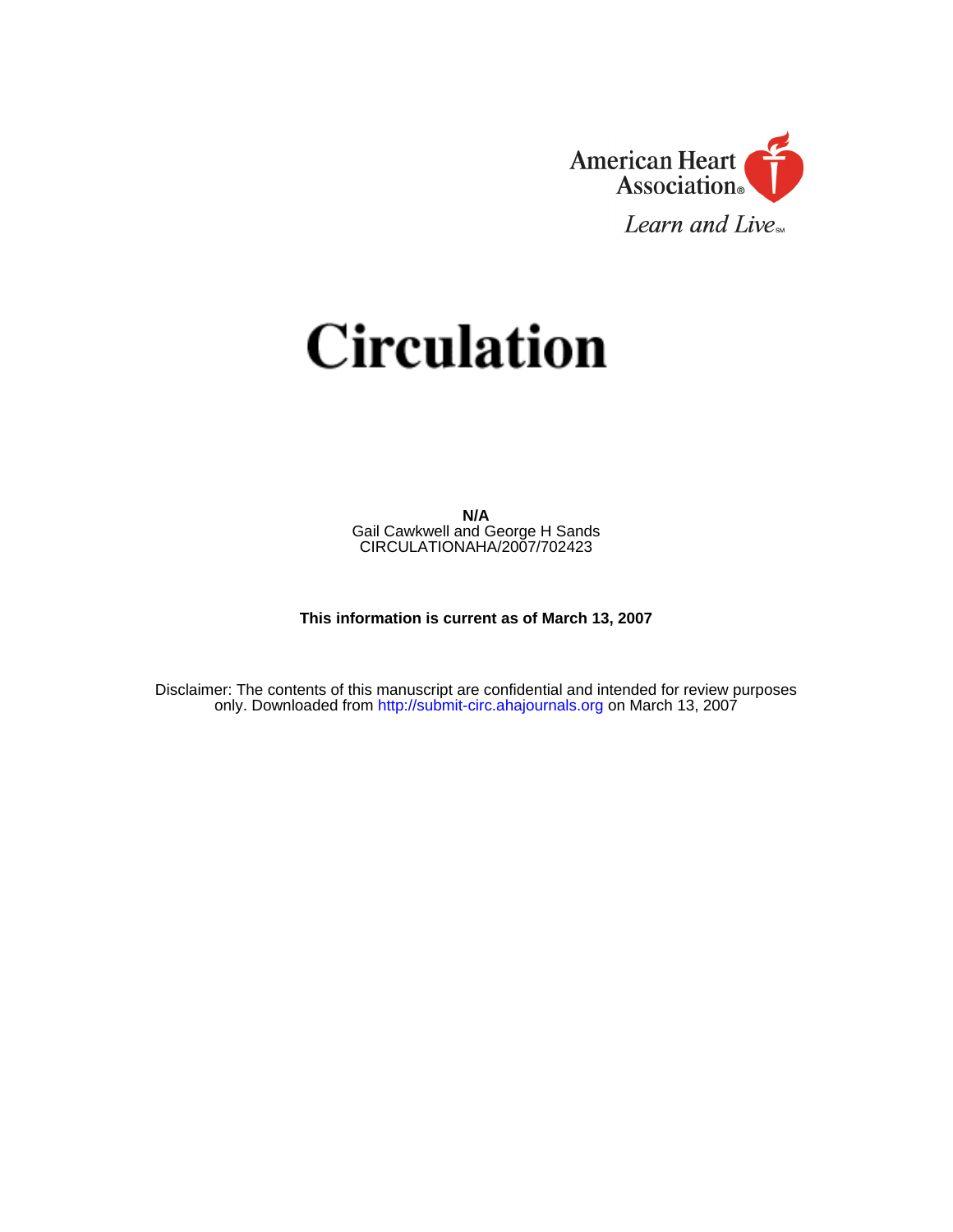## **Author Disclosures**

**Gail Cawkwell**: Other: I am a full time employee of Pfizer Inc, working on the COX-2 global medical team, Amount: >= \$10,000 **George H Sands**: Other: I am a full time employee of Pfizer Inc, working on the COX-2 global medical team, Amount: >= \$10,000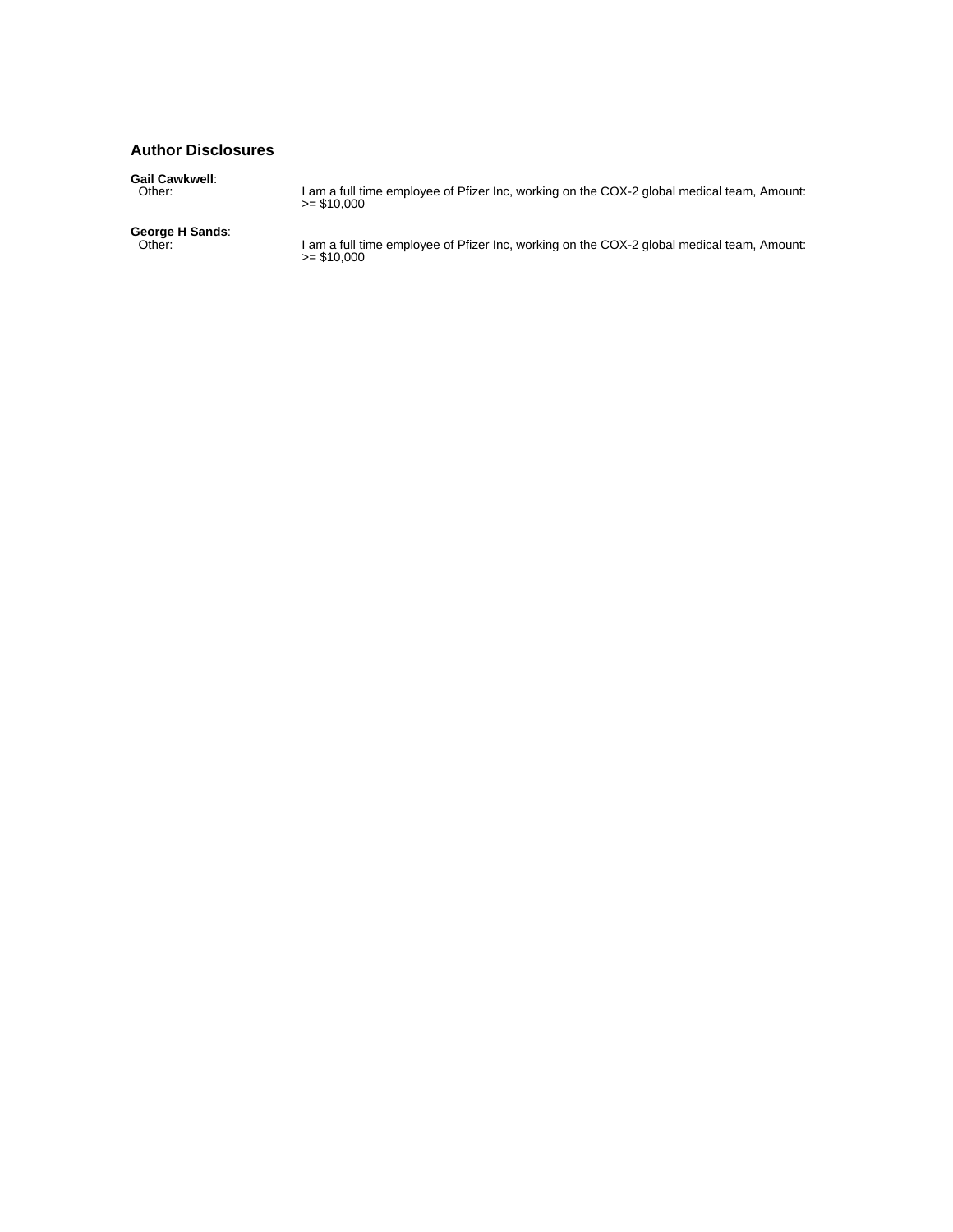Letter to editor re: Antman et al, Use of Nonsteroidal Antiinflammatory Drugs, An Update for Clinicians, A Science Advisory from the American Heart Association Circulation. 2007;115

To the editor:

 efforts to develop a clinical advisory, any treatment recommendations must be based on Letter to editor re: Antman et al, U<br>Update for Clinicians, A Science A<br>Circulation. 2007;115<br>To the editor:<br>Antman et al<sup>1</sup> present a review of cardiovascular (CV) safety of nons<br>used by millions of patients to trea<br>effo Antman et  $al^1$  present a review of the science and recent history around the cardiovascular (CV) safety of nonsteroidal anti-inflammatory drugs (NSAIDs), medicines used by millions of patients to treat pain and inflammation. While we understand their the evaluation of rigorously obtained, clinically meaningful data. All potential risks and benefits, cardiovascular and others, must be considered thoroughly.

 The stepped-care approach Antman et al advocate for patients with CV risk is based on some clinical data, and a controversial mechanistic hypothesis. The authors' suggestion by the data included in their table, nor is it consistent with their own conclusions. In fact, that the greater the degree of COX-2 specificity, the greater the CV risk, is not supported the  $FDA<sup>2</sup>$  required that all prescription non-aspirin NSAIDs contain the same boxed warnings about potential CV risks. Additionally, a recent review has concluded that the degree of COX-2 specificity is unrelated to CV risk.<sup>3</sup>

 Pain is a serious medical problem, requiring adequate and appropriate treatment. Higher pain scores are associated with increased levels of cardiac disease and higher mortality rates in osteoarthritis patients.<sup>4</sup> Some of the medicines recommended as safe by Antman et al have either not been studied from a CV viewpoint or are associated with non-CV risks that must also be considered. Acetaminophen-related hepatotoxicity is well recognized; even intermittent acetaminophen usage has been associated with amongst patients – like many arthritis patients – with borderline mobility capabilities. hypertension, suggesting potential CV risk.<sup>5</sup> Opioids increase the risk of falls, especially

 need, Pfizer is sponsoring, and the Cleveland Clinic is conducting, the ongoing PRECISION (Prospective Randomized Evaluation of Celecoxib Integrated Safety vs We agree with the authors that additional prospective data are needed to address the longterm CV safety of NSAIDs, at commonly used doses, in arthritis patients. To address this Ibuprofen or Naproxen) study in osteoarthritis and rheumatoid arthritis patients with cardiovascular disease (CVD) or at high risk for developing CVD.

 Recommendations based on all available data should be developed transparently and with treatment decisions. input from a broad group of representatives, including patient groups and practitioners. Antman et al's recommendations, unfortunately, may not lead to the most informed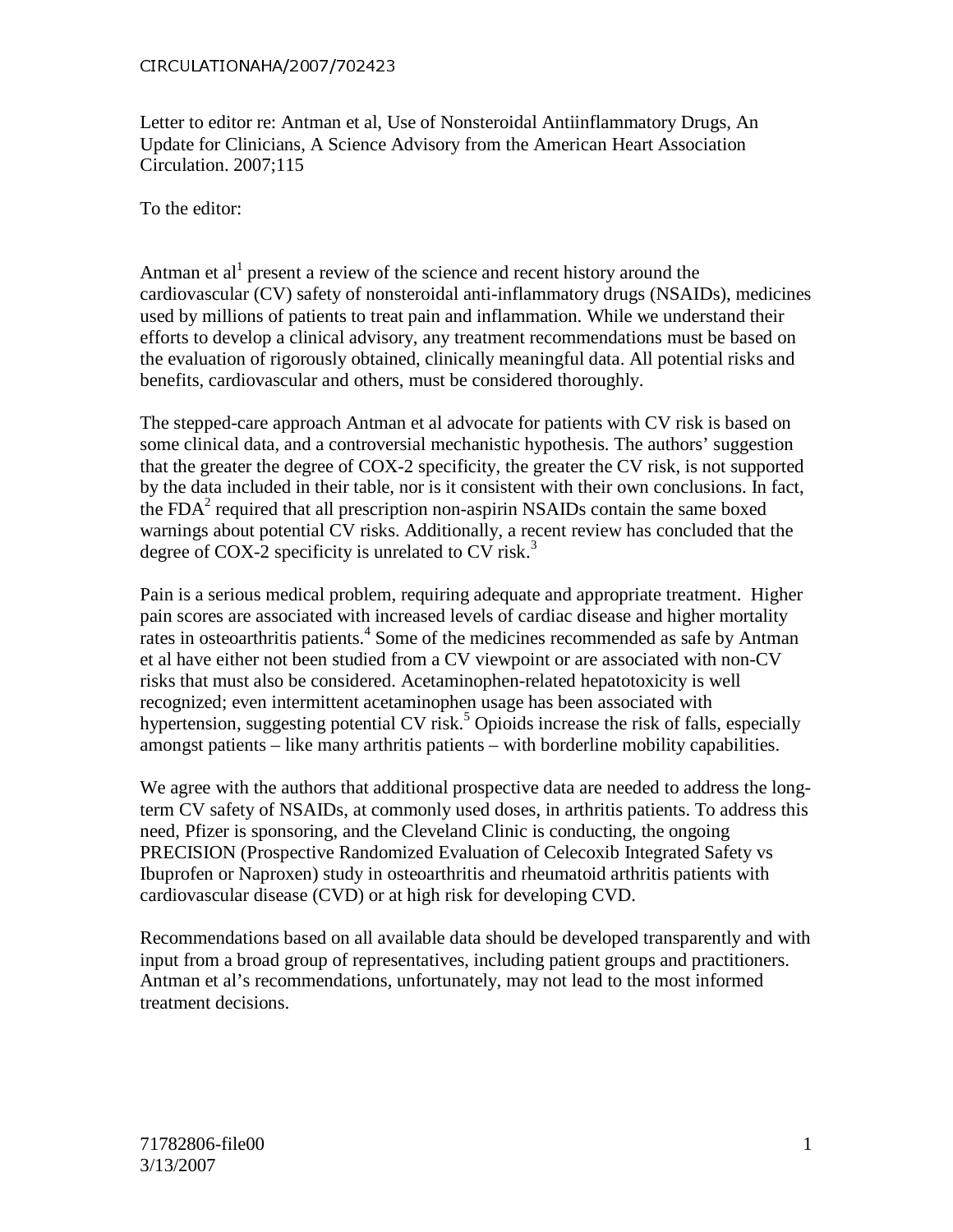CIRCULATIONAHA/2007/702423

Gail Cawkwell, MD, PhD Senior Medical Director Neuroscience, Pain & Inflammation COX-2 Global Medical Team Lead Pfizer Inc, New York, NY

George Sands, MD, FAAN, FAHA Medical Director Neuroscience, Pain & Inflammation COX-2 Global Medical Team Pfizer Inc, New York, NY

- 1. Antman EM, Bennett JS, Daugherty A, Furberg C, Roberts H, Taubert KA. Use of Nonsteroidal Antiinflammatory Drugs. An Update for Clinicians. A Scientific Statement From the American Heart Association. Circulation. 2007;115.
- 2. Jenkins JK, Seligman PJ. Analysis and recommendations for Agency action regarding non-steroidal anti-inflammatory drugs and cardiovascular risk. April 6, 2005. FDA. Available at:
	- http://www.fda.gov/cder/drug/infopage/cox2/nsaiddecisionmemo.pdf
- 3. Flavahan NA. Balancing prostanoid activity in the human vascular system. Trends Pharmacol Sci. 2007;28:106-10.
- 4. Pincus T, Sokka T. People with Osteoarthritis in the General Population Who Report Pain Scores >40/100 Also Have Increased Levels of Cardiac Disease and Higher Mortality Rates Over the Next 5 Years. Arthritis Rheum. 2005;52(9 Suppl):S514-5.
- 5. Forman JP, Rimm EB, Curhan GC. Frequency of Analgesic Use and Risk of Hypertension Among Men. Arch Intern Med. 2007;167:394-9.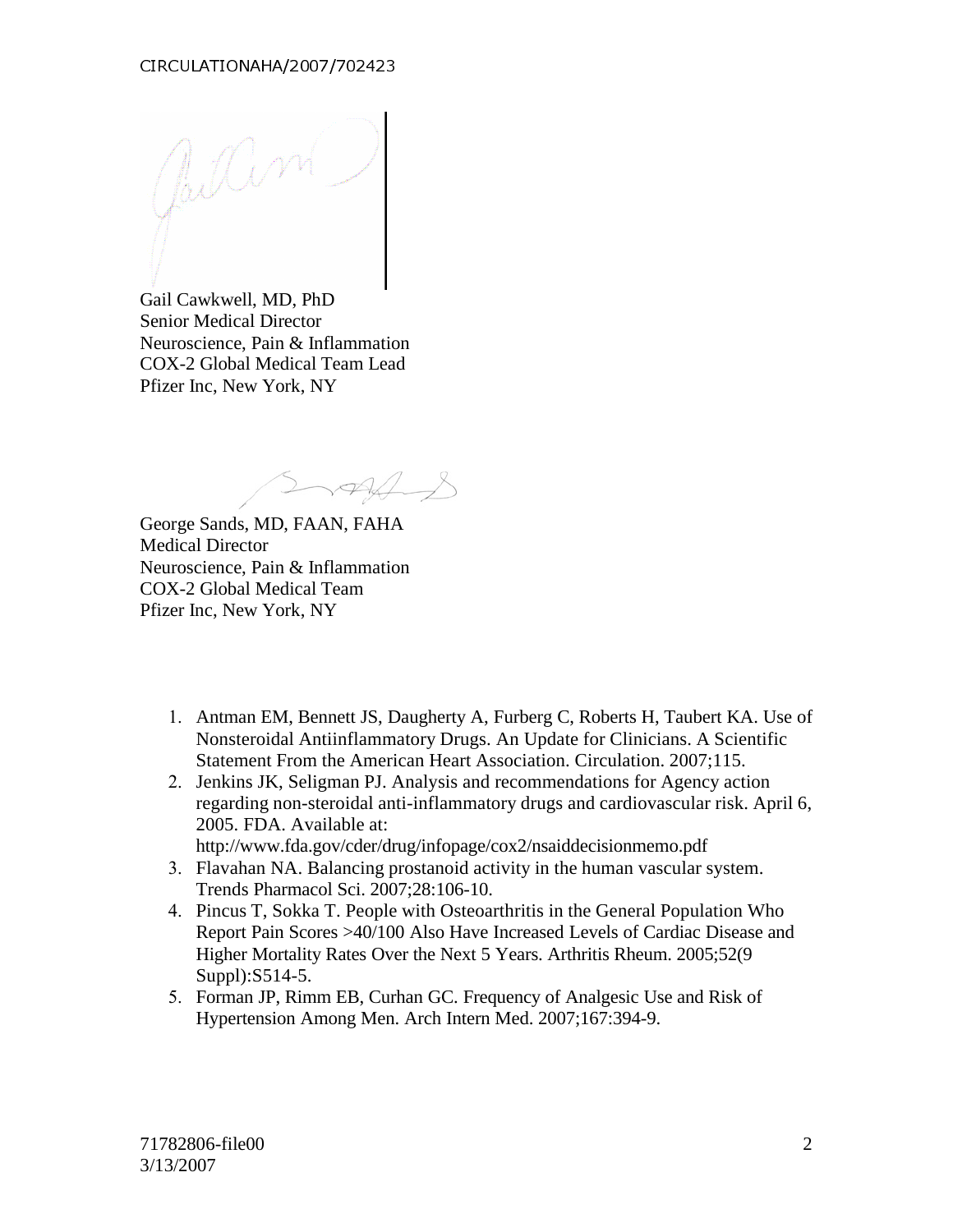### Response to Pfizer

Cawkwell and Sands, writing on behalf of the Neuroscience, Pain & Inflammation division of Pfizer, Inc question the stepped care approach in the AHA's Scientific Statement on Use of NSAIDs. (1) They argue that the data in the Table in the statement do not support the contention that the degree of COX-2 selectivity is related to CV risk. They also argue against the mechanistic hypothesis that an imbalance between thromboxane A2 and prostacyclin contributes to the risk of thrombosis in patients treated with NSAIDs and coxibs in particular.

 clinical data. We disagree with the position espoused by Cawkwell and Sands. On the basis of the available data in the Table in the Scientific Statement one may conclude that compared to placebo naproxen appears to be neutral with respect to CV risk but other NSAIDs with increasing degrees of COX-2 selectivity (ibuprofen and diclofenac) are associated with progressively greater degrees of risk versus placebo, although the 95 CI's cross unity, preventing a definitive conclusion. In contrast, the data on the risk of coxibs are statistically significant with respect to evidence of increased CV risk compared to placebo. Thus, the argument put forward by Flavahan (2) (a consultant to Merck) and cited by Cawkwell and Sands is inconsistent with the accumulated data from randomized trials, registries, and observational studies cited in the Scientific Statement and recently presented to the FDA regarding comparison of the highly COX-2 selective agent etoricoxib with other NSAIDS (http://www.fda.gov/ohrms/dockets/ac/05/briefing/2005- 4090B1\_31\_AA-FDA-Tab-T.pdf). The prothrombotic hypothesis coupled with the increased risk of hypertension, edema, and heart failure seen to a greater extent with drugs having greater degrees of COX-2 selectivity is the most likely explanation for the

We agree that pain is a serious medical problem and that higher pain scores are associated with increased risk of CV events. Indeed it is reduction of the risk of such events that served as the impetus for the AHA to update its position on NSAIDs. While it is correct that the FDA currently requires that all NSAIDs have the same black boxed warning, that does not preclude the fact that there appears to be a gradient of risk with the available agents. The AHA Scientific Statement acknowledges that even a relative lack of COX-2 selectivity does not completely eliminate the risk of CV events---considering the degree of COX-2 selectivity is an important fact when contemplating therapy. (1)The Scientific Statement also cautions clinicians about the appropriate selection of patients who might be candidates for short term use of narcotics for pain relief. We would argue that the approach taken by Cawkwell and Sands and in a recently launched advertising campaign for celecoxib (http://www.celebrex.com/content/index.jsp) that downplays the available evidence and portrays the relative risk of the coxibs as similar to other NSAID choices is not in the best interest of patients.

Since the implications for CV health are quite profound, patients and clinicians need practical advice now. The focus of the AHA Scientific Statement is to provide such advice to clinicians who are faced with the task of treating musculoskeletal symptoms in patients with heart disease or who are at risk of ischemic heart disease, but striking the critical balance so that such treatment does not increase the risk of CV events. We believe the stepped care approach outlined in Figure 7 of the Scientific Statement, which places